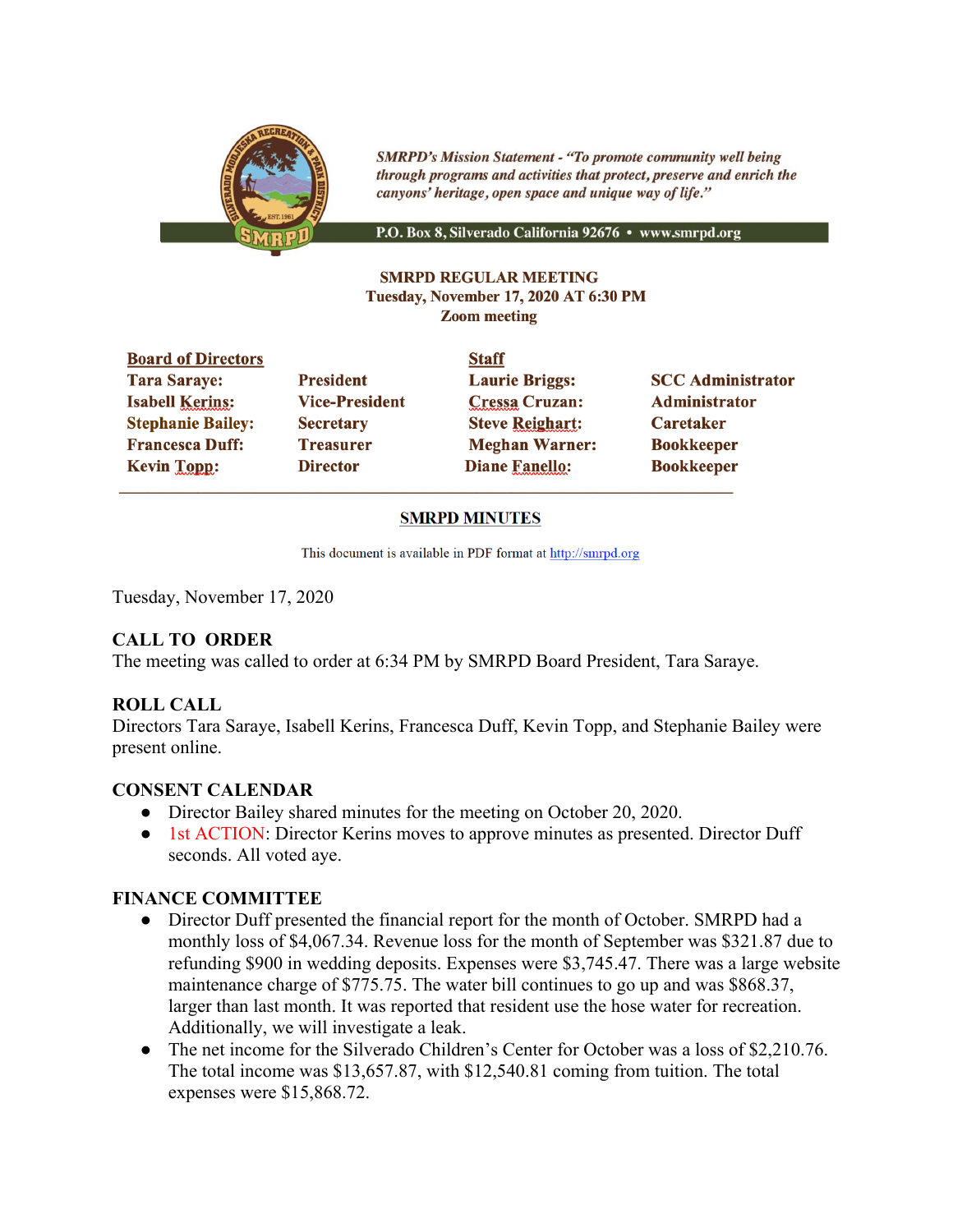- The December tax roll collection is big and coming.
- The audit continues. They are looking at little and big things, trying to get a sense of what we are doing.
- Megan has officially backed away. Diana is doing our book-keeping.
- 2nd ACTION: Director Saraye moves to approve financials as presented. Director Kerins seconds. All voted aye.
- Regarding the procedures for book-keeping, we need to coordinate with Diana.
- Director Kerins reports that most SCC customers are paying with Zell. But there are about six customers paying with a check. Director Kerins requested a deposit scanner in SCC. Director Duff explained that we need reasonable control. There is a need for internal control and password security is paramount. There must be two people, one who receives and one who deposits.

# **OTHER DISTRICT BUSINESS**

- *Oath of office:* OC Vote has not confirmed all of the votes. They will finish on November 20. So we cannot have anyone take the oath of office. The issue is that the old directors leave November 30. We agreed to swear in new directors at the next SMRPD December 15 meeting.
- *Facilities rental requests presented*: Facilities are closed.
- *Doug Sweeny Gopher removal compensation*: Doug is fine with \$49 per month and does not want to go over \$600 a year. 3rd ACTION: Director Topp makes a motion to change Kevin's pay for gopher removal to \$49 per month. Director Duff seconds. All voted aye.
- *Mobile vet and groomer to come to community center*: Director Kerins reported that she talked to numerous mobile vets. Because of the situation with COVID, no one is interested at this time. Director Bailey reported that she also talked to numerous mobile pet groomers and they are not interested for the same reason. We agreed to table it until spring time.
- *End of year staff bonuses*: 4th ACTION: Director Topp makes a motion to give Megan \$250 as a thank you and going away gift. Director Kerins seconds. All voted aye. We agreed on a gift card for American Horse Products in the amount of \$250. 5th ACTION: Director Saraye makes a motion for \$250 year-end bonuses for our staffers (Steve R., Megan, Laurie, Cressa). Director Duff seconds. All voted aye.
- *Survey results from November 2018 for public input on grant*: Director Kerins sent out survey results from November 2018 public input. There were 117 completed surveys. Please read through results and make suggestions and recommendations to send out again. We should consider the requirements to meet the parameters for the grant. Two major results are trails for Modjeska park and permanent fencing around Modjeska park proper for animals.
- *Did SMRPD have power during the fire and can public have access to power and the phone during an emergency*? We agreed that the best solution is to purchase a generator for the community center to keep wifi up. We will also get a antique phone for the community center that plugs in direct to the wall.
- *Board chooses new positions next month*: If you have something in mind that you would like to do or are skilled at, let a board member know.